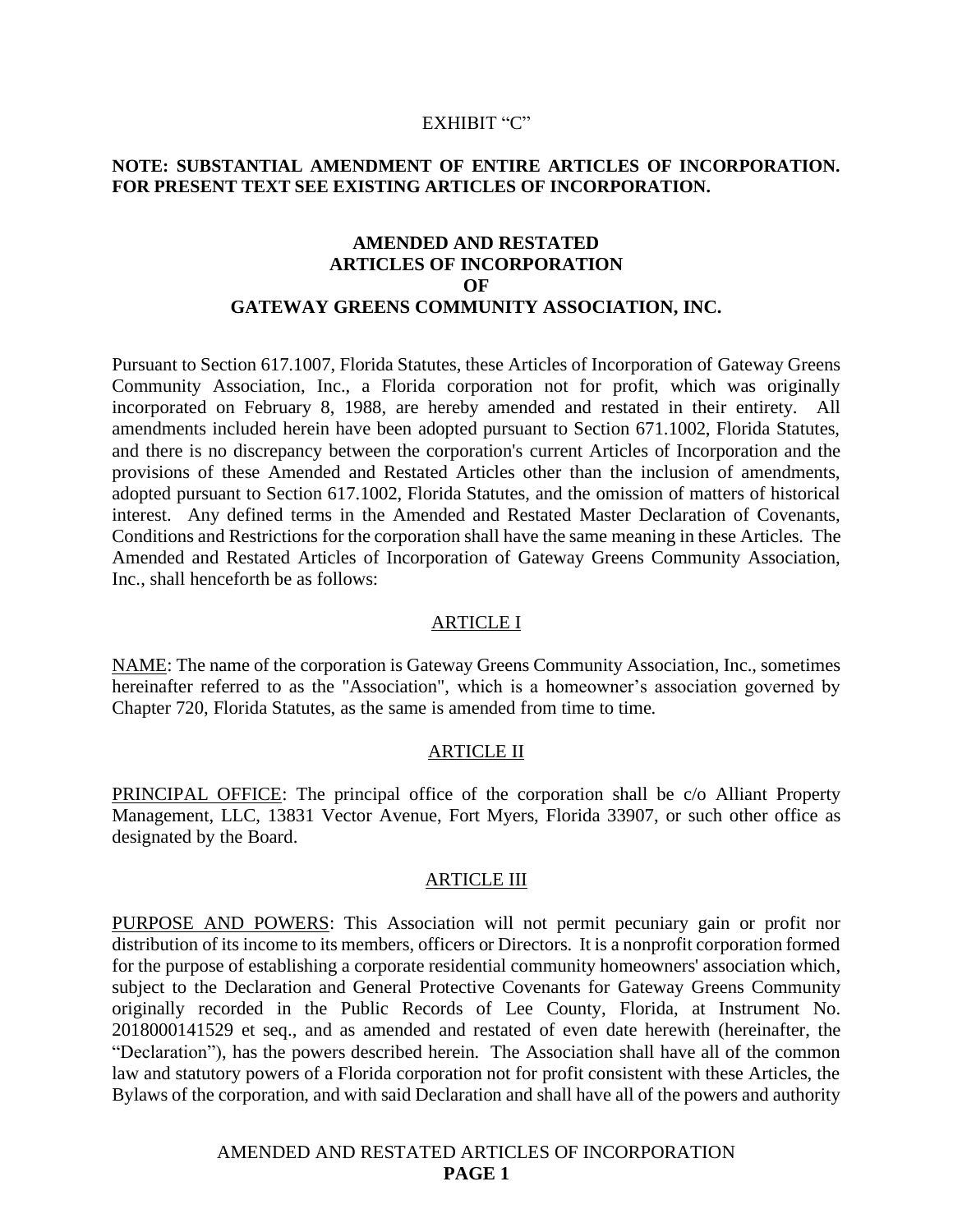reasonably necessary or appropriate for the operation and regulation of a residential community, subject to said recorded Declaration, as it may from time to time be amended, including but not limited to the power:

(A) to fix, levy, collect and enforce payment by any lawful means all charges, assessments, or liens pursuant to the terms of the Declaration; to pay all expenses in connection therewith and all office and other expenses incident to the conduct of the business of the corporation, including all license fees, taxes or governmental charges levied or imposed against the property or the corporation;

(B) to make, amend and enforce reasonable rules and regulations governing the use of Lots, Units, Homes, Common Areas and Association Property, and the operation of the Association;

(C) to sue and be sued, and to enforce the provisions of the Declaration, the Articles, the Bylaws and the reasonable rules of the Association;

(D) to contract for the management and maintenance of the Common Areas and Association Property and to delegate any powers and duties of the Association in connection therewith except such as are specifically required by the Declaration to be exercised by the Board of Directors or the membership of the Association;

(E) to employ accountants, attorneys, architects, and other professional personnel to perform the services required for proper operation of Gateway Greens;

(F) to dedicate, sell or transfer all or any part of the Common Areas to any public agency, authority, or utility for such purposes and subject to such conditions as may be agreed to by the members. No such dedication, sale or transfer shall be effective unless first approved by two-thirds (2/3rds) of the Association's voting interests at a duly called meeting of the membership.

(G) to borrow money, mortgage, pledge, deed in trust, or hypothecate any or all of its real or personal property as security for money borrowed or debts;

(H) to maintain, repair, replace and provide insurance for the Common Areas and Association Property;

(I) to acquire, (by gift, purchase or otherwise), own, hold, improve, build upon, operate, maintain, convey, sell, lease, transfer, or otherwise dispose of real or personal property in connection with the affairs of the corporation; and

(J) to exercise any and all powers, rights and privileges which a corporation organized under Chapters 617 and 720 of Florida Statutes may now or hereafter have or exercise; subject always to the Declaration as amended from time to time.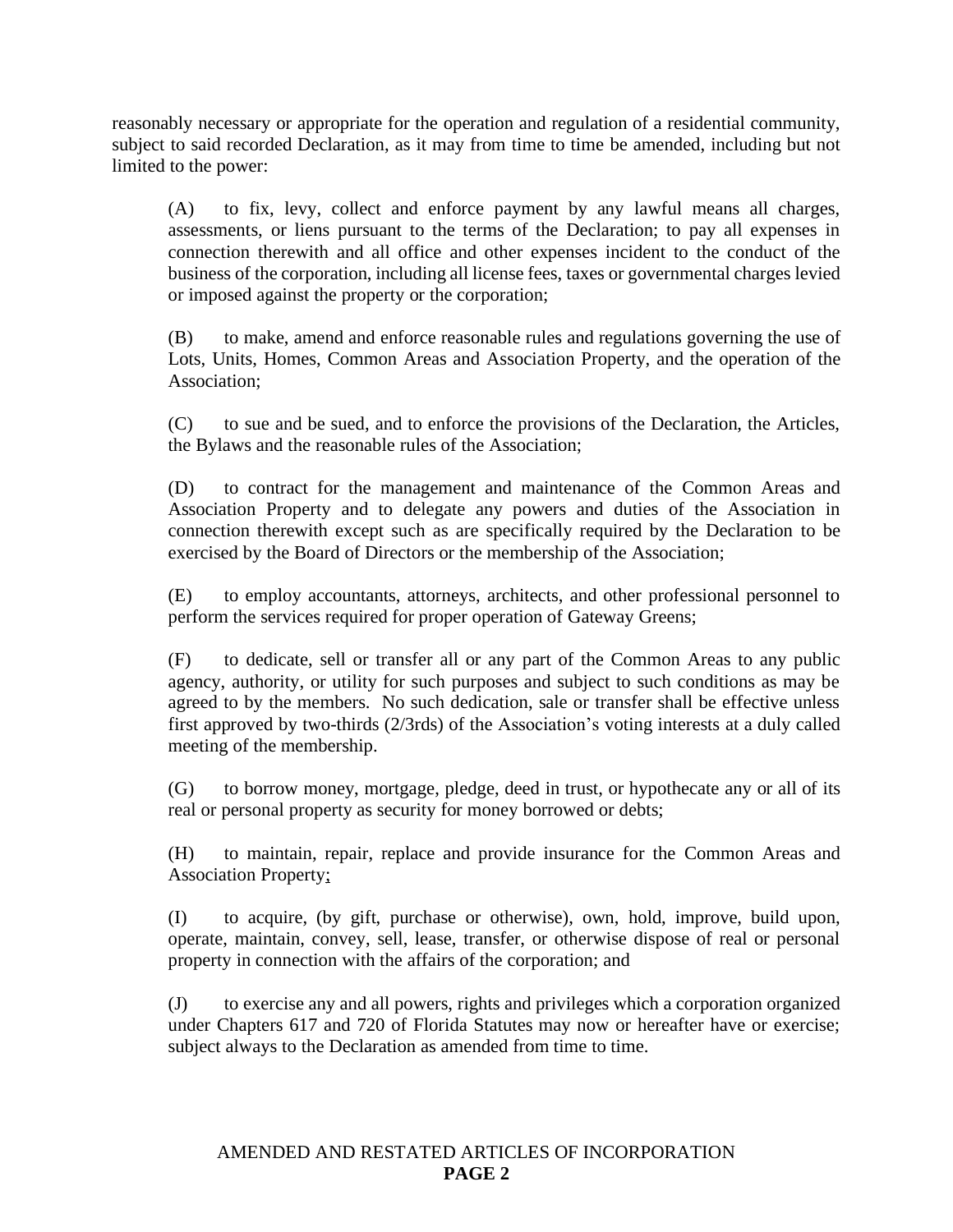All funds and the title to all property acquired by the Association shall be held for the benefit of the Members in accordance with the provisions of the Declaration, these Articles of Incorporation and the Bylaws.

# ARTICLE IV

MEMBERSHIP AND VOTING RIGHTS: Membership and Voting Rights shall be as set forth in the Declaration and Bylaws of the Association.

# ARTICLE V

TERM; DISSOLUTION: The term of the Association shall be perpetual. The Association may be dissolved with the consent given in writing and signed by not less than a) three-fourths (3/4) of the Board of Governors; and three-fourths (3/4) of the total voting interests of the Association. Upon dissolution of the Association, other than incident to a merger or consolidation, its assets, both real and personal, shall be dedicated to an appropriate public agency to be used for purposes similar to those for which this Association was formed. In the event there is a refusal to accept such dedication, then such assets shall be granted, conveyed amend assigned to any non-profit corporation, association, trust or other organization which is devoted to purposes similar to those of this Association.

# ARTICLE VI

BYLAWS: The Bylaws of the Association may be altered, amended or rescinded in the manner provided therein.

# ARTICLE VII

AMENDMENTS: Amendments to these Articles shall be proposed and adopted in the following manner:

(A) Proposal. Amendments to these Articles shall be proposed by a majority of the Board or upon petition of one-fourth (1/4th) of the voting interests and shall be submitted to a vote of the Members not later than the next annual meeting.

(B) Vote Required: Except as otherwise required by Florida law or as provided elsewhere in these Articles, these Articles of Incorporation may be amended if the proposed amendment is approved by the affirmative vote of at least two-thirds  $(2/3)$  of the Association's voting interests present and voting, in person or by proxy, at a duly called meeting of the Members of the Associationa majority of the total voting interests in the Association.

(C) Effective Date: An amendment shall become effective upon filing with the Florida Secretary of State and recording a certified copy in the Public Records of Lee County, Florida with the same formalities as are required in the Declaration for recording amendments to the Declaration.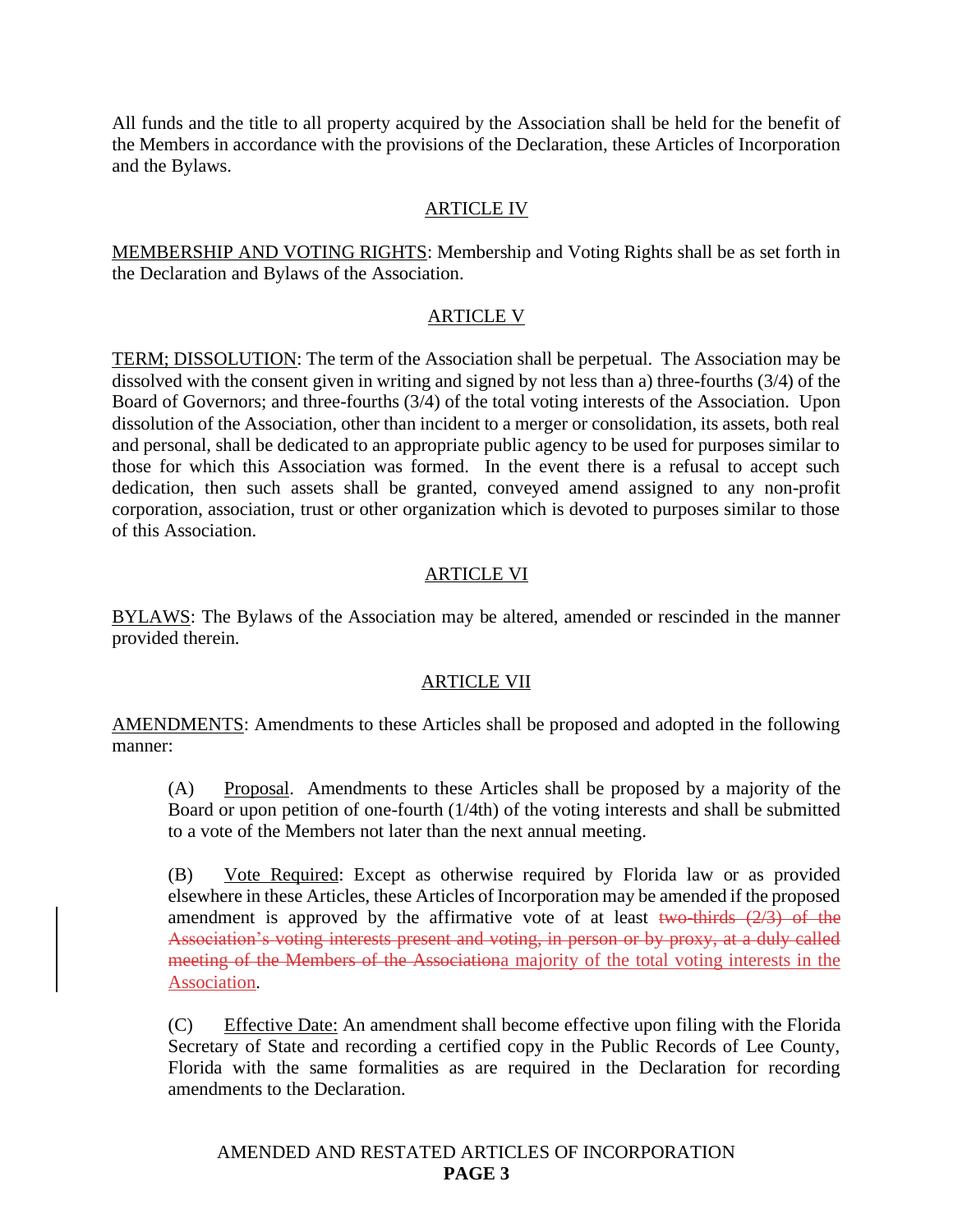# ARTICLE VIII

## DIRECTORS AND OFFICERS:

(A) The affairs of the Association will be administered by a Board of Governors consisting of the number of Governors determined by the Bylaws. Governors must be Members of the Association, or the spouse of a Member.

(B) Governors of the Association shall be elected by the members and shall serve in the manner determined by the Bylaws. Governors may be removed and vacancies on the Board of Governors shall be filled in the manner provided by the Bylaws.

(C) The business of the Association shall be conducted by the officers designated in the Bylaws. The officers shall be elected by the Board of Governors at its first meeting following the annual meeting of the members of the Association and shall serve at the pleasure of the Board.

# ARTICLE IX

## INDEMNIFICATION:

To the fullest extent permitted by Florida law, the Association shall indemnify and hold harmless every Governor and every officer of the Association against all expenses and liabilities including attorney fees, actually and reasonably incurred by or imposed on him or her in connection with any legal proceeding (or settlement or appeal of such proceeding) to which he or she may be a party because of his or her being or having been a Governor or officer of the Association. The foregoing right of indemnification shall not apply to:

(A) Willful misconduct or a conscious disregard for the best interests of the Association, in a proceeding by or in the right of the Association to procure a judgment in its favor.

(B) A violation of criminal law, unless the Governor or officer had no reasonable cause to believe his or her action was unlawful.

(C) A transaction from which the Governor or officer derived an improper personal benefit.

(D) Wrongful conduct by Governors or officers, in a proceeding brought by or on behalf of the Association.

In the event of a settlement, the right to indemnification shall not apply unless a majority of the disinterested Governors vote that the settlement is in the best interest of the Association. The foregoing rights of indemnification shall be in addition to, and not exclusive of all other rights to

> AMENDED AND RESTATED ARTICLES OF INCORPORATION **PAGE 4**